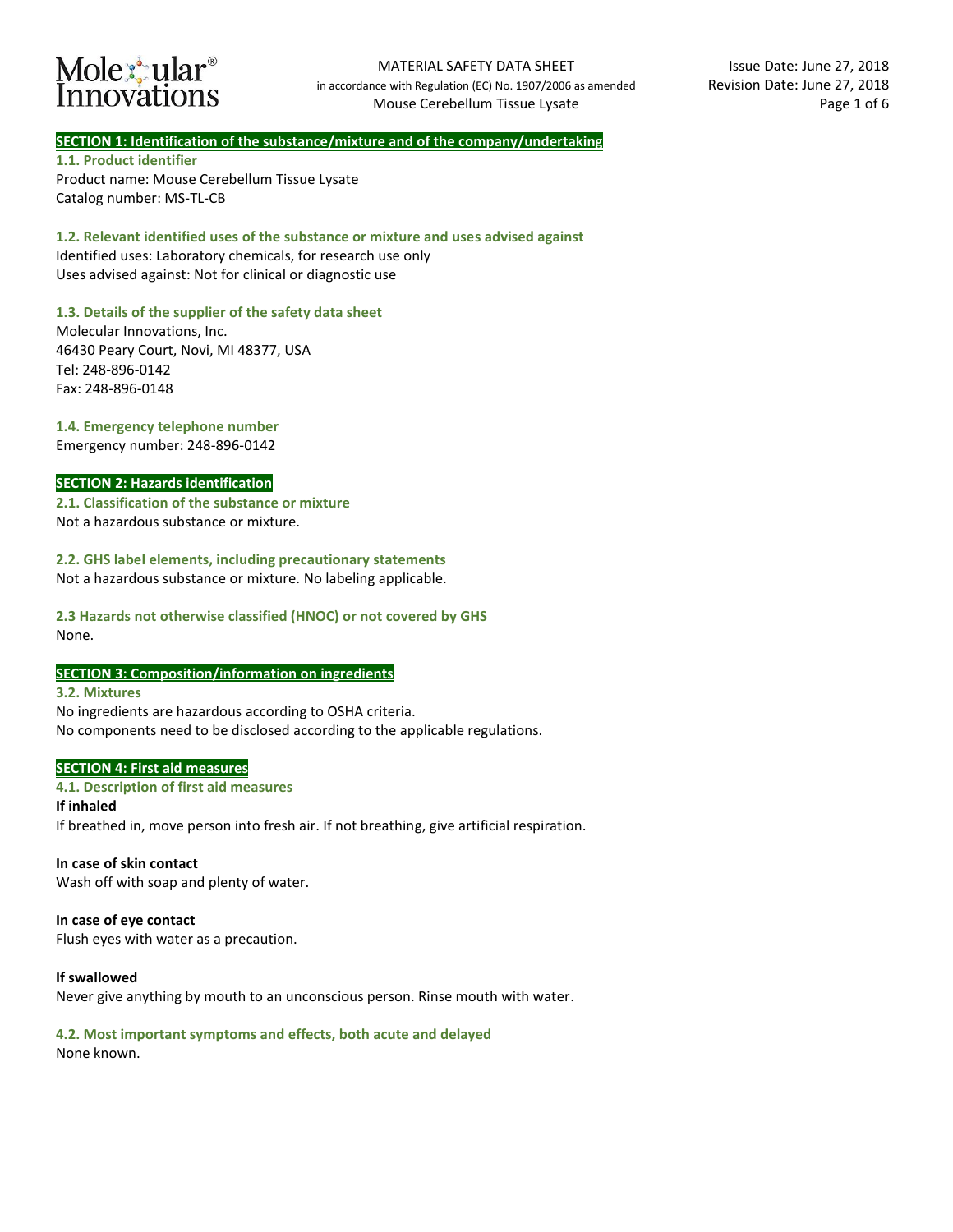

### **4.3. Indication of any immediate medical attention and special treatment needed**

In all cases of doubt, or when symptoms persist, seek medical attention.

### **SECTION 5: Firefighting measures**

#### **5.1. Extinguishing media**

Suitable extinguishing media: Use water spray, alcohol-resistant foam, dry chemical or carbon dioxide.

### **5.2. Special hazards arising from the substance or mixture**

Carbon oxides.

**5.3. Advice for firefighters**  Use normal individual fire protective equipment. Wear self contained breathing apparatus for fire fighting if necessary.

### **SECTION 6: Accidental release measures**

**6.1. Personal precautions, protective equipment and emergency procedures**  Avoid all unnecessary exposure. Avoid breathing vapors, mist or gas. For personal protection see section 8.

### **6.2. Environmental precautions**

No additional information available.

### **6.3. Methods and material for containment and cleaning up**

Take up liquid spill into inert absorbent material. Clean thoroughly.

### **6.4. Reference to other sections**

For disposal see section 13.

### **SECTION 7: Handling and storage**

**7.1. Precautions for safe handling**  For precautions see section 2.2.

**7.2. Conditions for safe storage, including any incompatibilities** 

Keep container tightly closed in a dry and well-ventilated place.

**7.3. Specific end use(s)**  Apart from the uses mentioned in section 1.2 no other specific uses are stipulated.

# **SECTION 8: Exposure controls/personal protection**

**8.1. Control parameters Components with workplace control parameters**  Contains no substances with occupational exposure limit values.

**8.2. Exposure controls** 

**Appropriate engineering controls** General industrial hygiene practice.

### **Personal protective equipment**

Eye/face protection: Use equipment for eye protection tested and approved under appropriate government standards such as NIOSH (US) or EN 166(EU).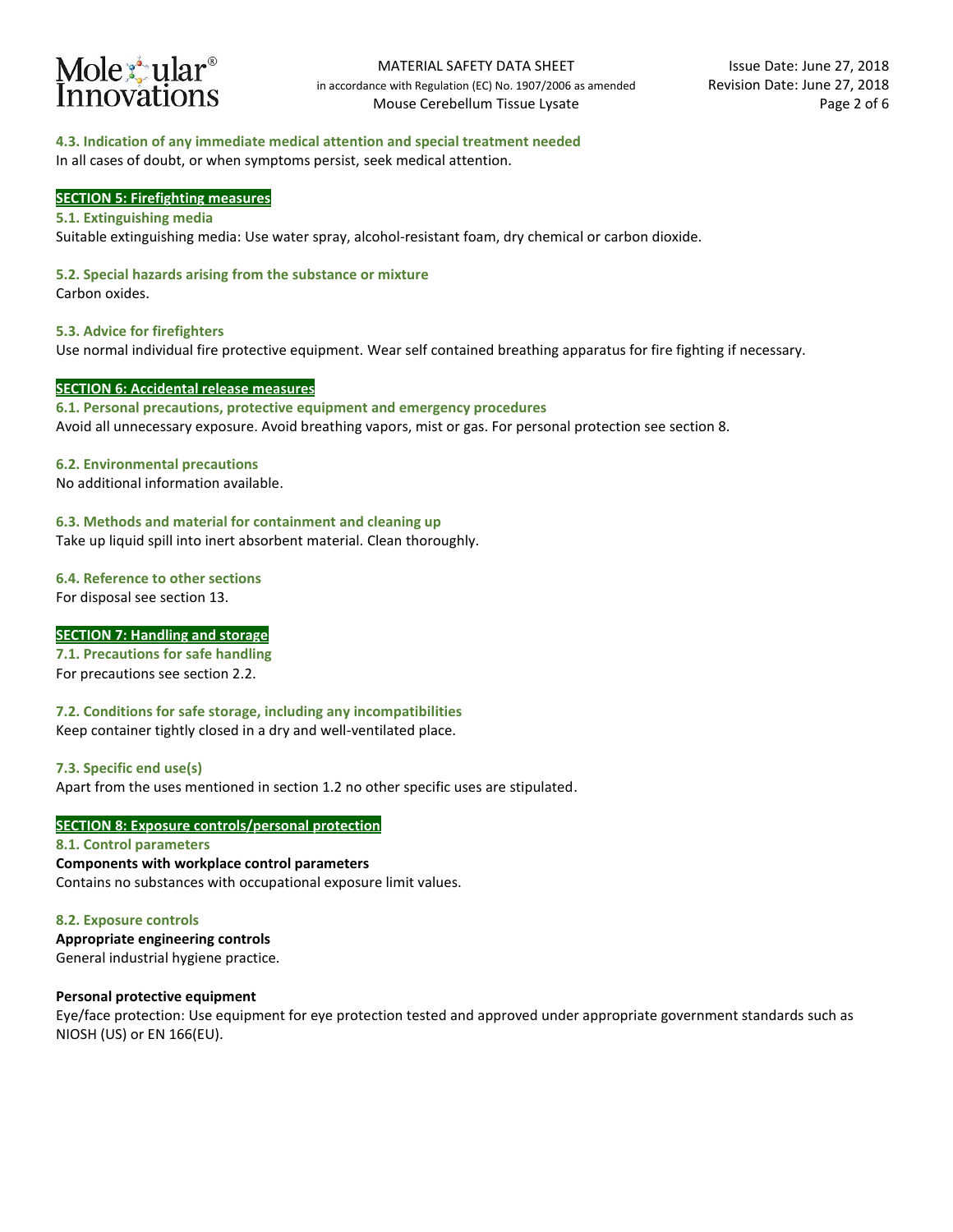# Molex ular<sup>®</sup> Innovations

Skin protection: Handle with gloves. Gloves must be inspected prior to use. Use proper glove removal technique (without touching glove's outer surface) to avoid skin contact with this product. Dispose of contaminated gloves after use in accordance with applicable laws and good laboratory practices. Wash and dry hands.

Body protection: Impervious clothing. The type of protective equipment must be selected according to the concentration and amount of the dangerous substance at the specific workplace.

Respiratory protection: Not required. For nuisance exposures use type OV/AG (US) or type ABEK (EU EN 14387) respirator cartridges. Use respirators and components tested and approved under appropriate government standards such as NIOSH (US) or CEN (EU). Control of environmental exposure: Do not let product enter drains.

# **SECTION 9: Physical and chemical properties**

**9.1. Information on basic physical and chemical properties**  Physical state: Frozen liquid Color: No data available Odor: No data available Odor threshold: No data available pH: No data available Melting point: No data available Freezing point: No data available Boiling point: No data available Flash point: No data available Evaporation rate: No data available Decomposition temperature: No data available Flammability (solid, gas): No data available Vapor pressure: No data available Relative vapor density: No data available Relative density: No data available Solubility: Water soluble Viscosity: No data available Explosive properties: No data available Oxidizing properties: No data available

### **9.2. Other information**

No additional information available

# **SECTION 10: Stability and reactivity**

**10.1. Reactivity**  Stable under recommended storage conditions.

**10.2. Chemical stability**  Stable under recommended storage conditions.

**10.3. Possibility of hazardous reactions**  No data available.

**10.4. Conditions to avoid**  No data available.

**10.5. Incompatible materials**  Strong oxidizing agents.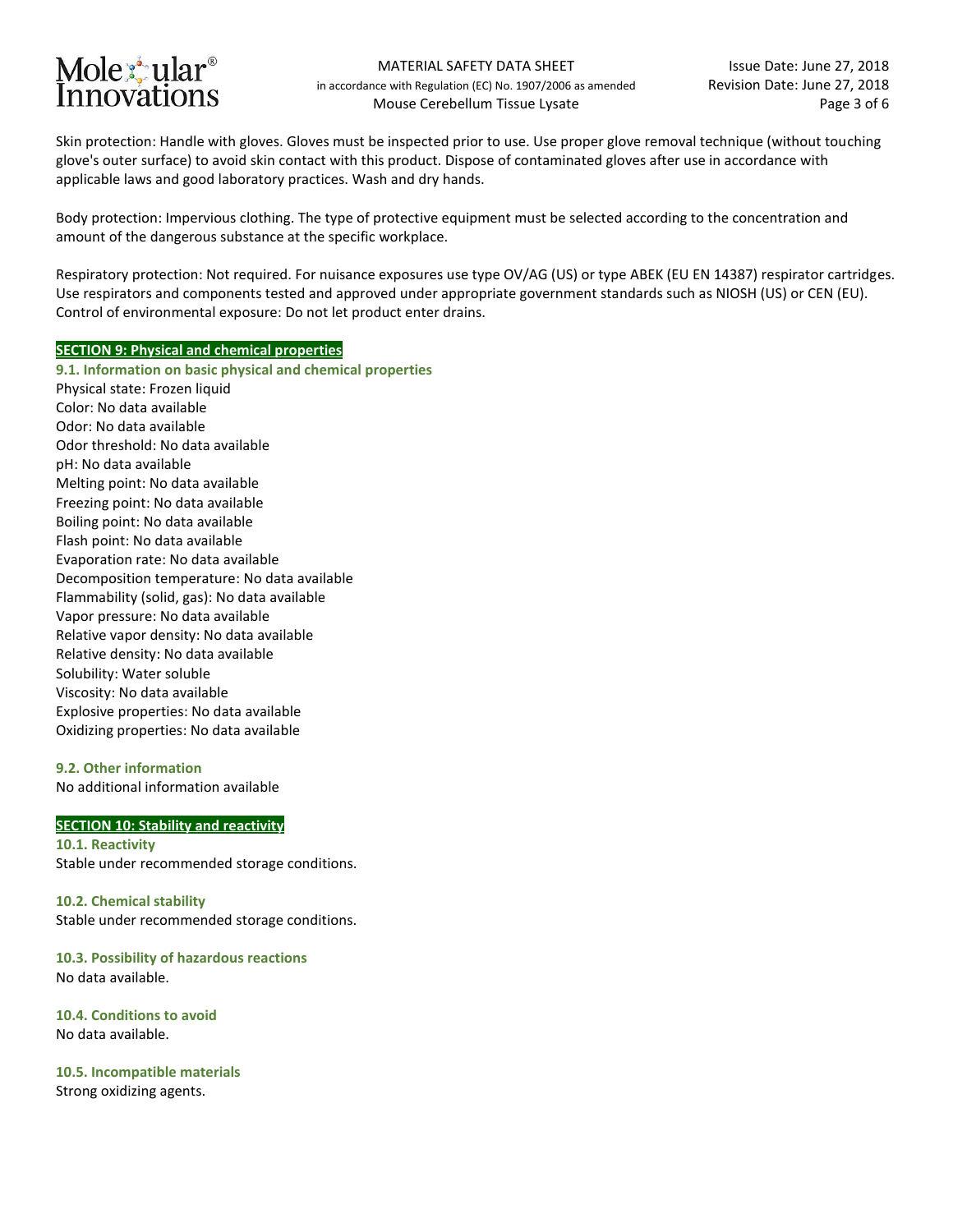# Molexiular<sup>®</sup> Innovations

# **10.6. Hazardous decomposition products**

No data available.

### **SECTION 11: Toxicological information**

**11.1. Information on toxicological effects Acute toxicity** No data available.

**Skin corrosion/irritation** 

No data available.

**Serious eye damage/eye irritation**  No data available.

**Respiratory or skin sensitization**  No data available.

### **Germ cell mutagenicity**

No data available.

# **Carcinogenicity**

IARC: No component of this product present at levels greater than or equal to 0.1% is identified as probable, possible or confirmed human carcinogen by IARC.

ACGIH: No component of this product present at levels greater than or equal to 0.1% is identified as a carcinogen or potential carcinogen by ACGIH.

NTP: No component of this product present at levels greater than or equal to 0.1% is identified as a known or anticipated carcinogen by NTP.

OSHA: No component of this product present at levels greater than or equal to 0.1% is identified as a carcinogen or potential carcinogen by OSHA.

# **Reproductive toxicity**

No data available.

**Specific target organ toxicity-single exposure** 

No data available.

# **Specific target organ toxicity repeated exposure**

No data available.

# **Aspiration hazard**

No data available.

# **Additional information**

To the best of our knowledge the product does not present any particular risk under normal conditions of use. The chemical, physical, and toxicological properties have not been thoroughly investigated. Safety Data Sheet in accordance with Regulation (EC) No. 1907/2006, as amended.

# **SECTION 12: Ecological information**

**12.1. Toxicity**  Presents no specific risk for the environment in small amounts.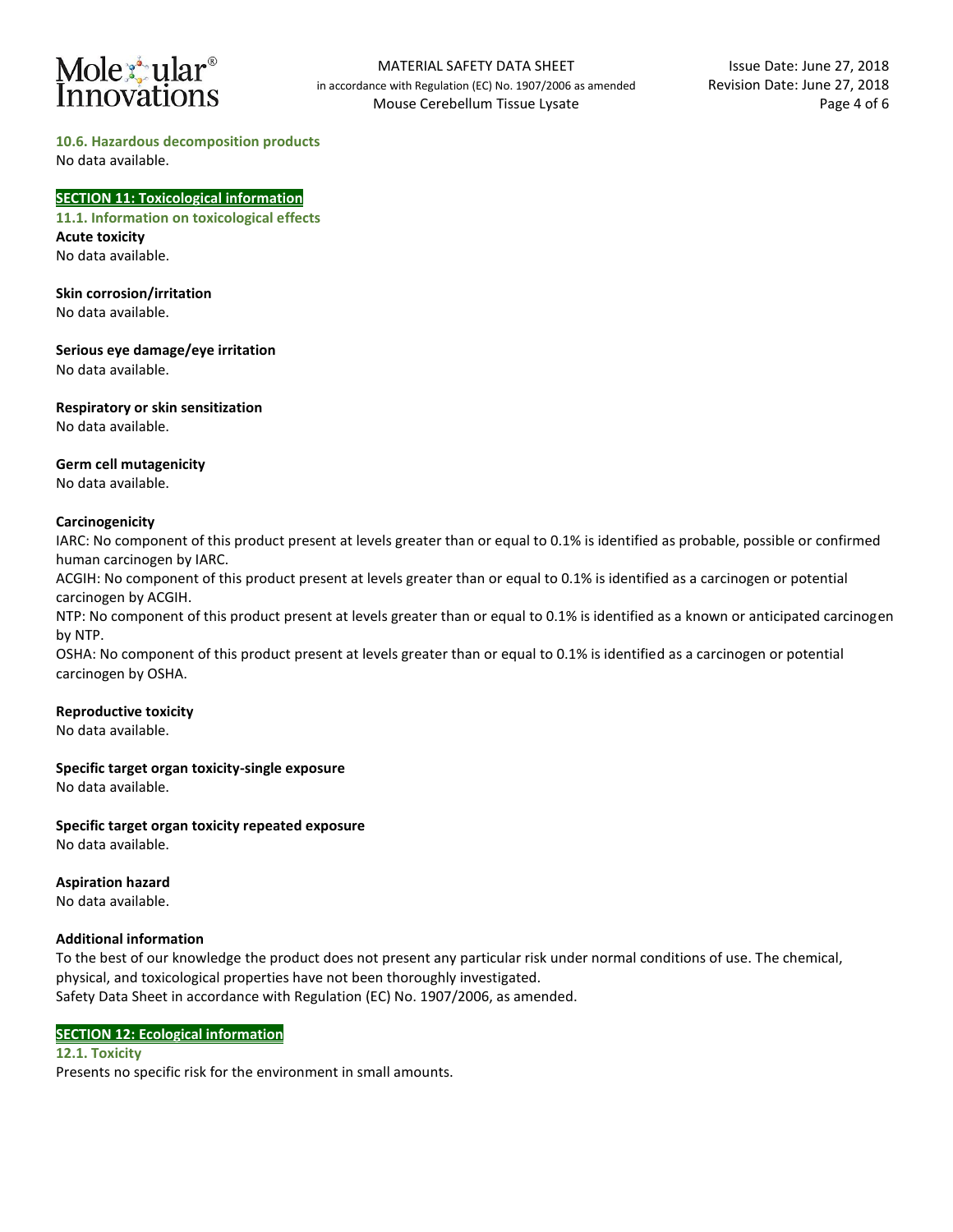# Molextular<sup>®</sup><br>Innovations

**12.2 Persistence and degradability**  No data available.

**12.3 Bioaccumulative potential**  No data available.

**12.4 Mobility in soil**  No data available.

# **12.5 Results of PBT and vPvB assessment**

PBT/vPvB assessment not available as chemical safety assessment not required/not conducted.

### **12.6 Other adverse effects**  No data available.

# **SECTION 13: Disposal considerations**

**13.1. Waste treatment methods Product**  Offer surplus and non-recyclable solutions to a licensed disposal company.

**Contaminated packaging**  Dispose of as unused product.

# **SECTION 14: Transport information**

**Not dangerous goods in accordance with DOT (US) / ADR / RID / ADNR / IMDG / ICAO / IATA 14.1 UN number** Not regulated.

**14.2 UN proper shipping name** Not regulated.

**14.3 Transport hazard class(es)** Not regulated.

**14.4 Packaging group** Not regulated.

**14.5 Environmental hazards** No data available.

**14.6 Special precautions for user** No data available.

**14.7 Transport in bulk according to Annex II of Marpol73/78 and the IBC Code** No data available.